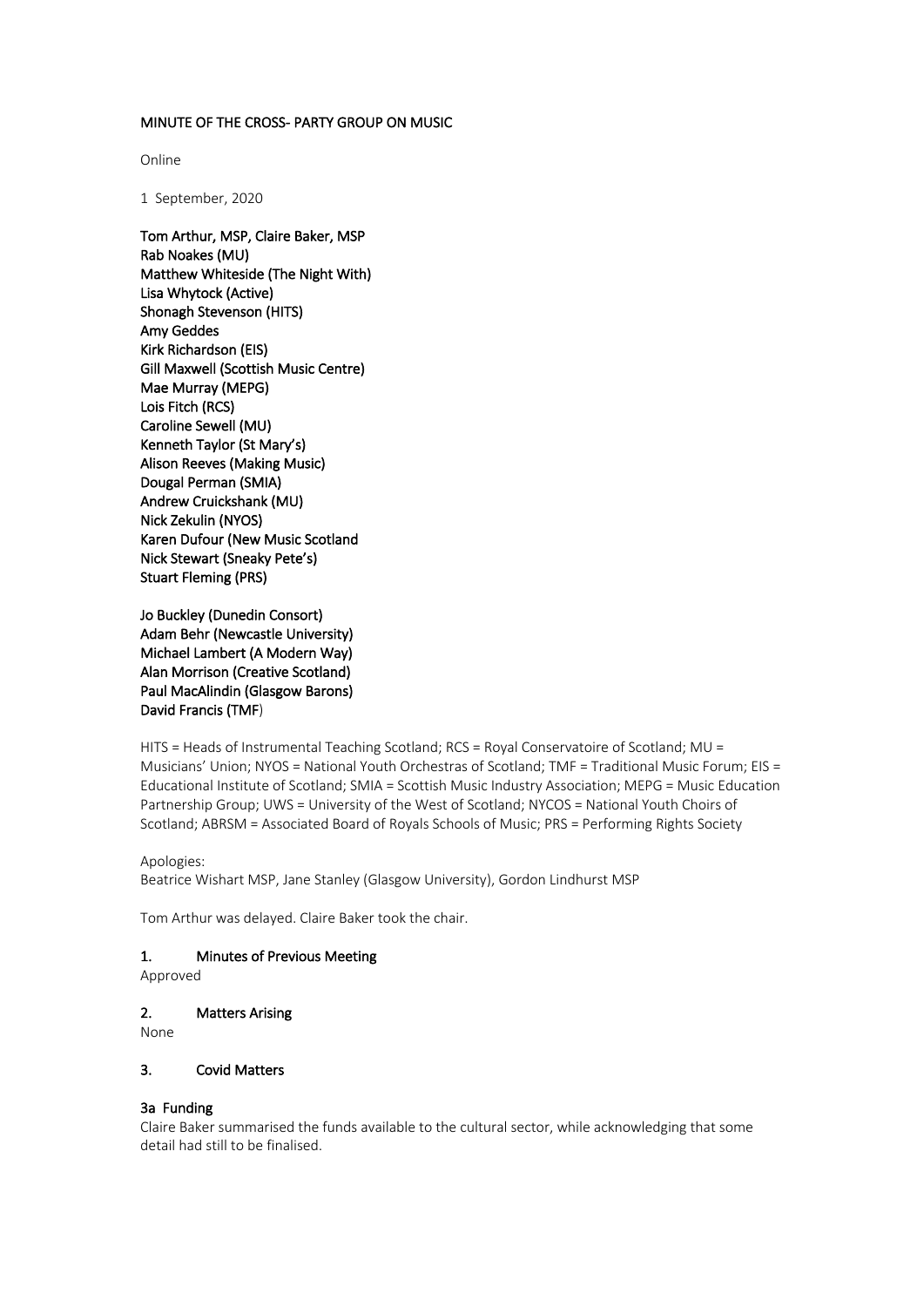Alan Morrison: Different funds are at different stages. As members will recall from the previous meeting the Bridging Bursaries had been delivered and the Open Fund repurposed with more emphasis on sustaining creativity. The first round of the Performing Arts Venue Relief Fund has been delivered to theatres and multi-arts RFOs. Currently assessing the second stage of that fund (charities and local authorities). Deadline coming up for the Grassroots Music Venue Sustainability Fund. Comms would be coming on the large fund announced the previous week, £5m of which £3.5m will be for freelancers, £5m for youth arts, £15m cultural recovery fund which is likely to be heavily subscribed, and needs to have its criteria more clearly expressed.

Nick Stewart: There seems to be some confusion about whether or not the £97.5 million has been fully allocated.

AM: It has £31.5m of it was assigned to Creative Scotland. £26.5m went to the heritage sector. There is still £15m that the Government has not allocated.

Lisa Whytock: It's £13.3m. The Commercial Music Industry Task Force has been talking to Scottish Government to ensure that businesses that slipped through the cracks last time don't do so again. There are some serious concerns, however. There is still nowhere for the production companies to go, and that is part of the industry that really is in crisis. The other concern is for the festivals. For example, some of the festivals that are set up as Community Interest Companies (CICs) did not manage to access the third sector resilience funding, and don't know where to go. That's too important sectors that are not being catered for.

Matthew Whiteside: Concerned that classical music did not seem to be represented along with other sector bodies. How is that sector engaging with the available funds?

AM: Took steps to make sure that the Association of British Orchestras was included.

Dougal Perman: Keen to make sure that concerns from this group are taken forward, and the SMIA will do so on people's behalf.

Rab Noakes: £5m for freelancers is rather slight, especially if it's reducing to £3.5m

AM: The £5m hardship fund is one thing, the £3.5m will feed into the Open Fund, so it's more like £8.5m to cover hardship and continuing creativity, targeted to freelancers. And in fact the other £1.5 is going to Culture Collective which will aim to get freelancers embedded in communities. Replying to Lisa's point about production companies. Money that went to Event Scotland was specifically for the supply chain. Don't understand why production companies are being told that fund doesn't apply.

CB: Agree that this is puzzling. I have concerns about the time it is taking for the money for the Grassroots Venues Relief fund, announced on July 10, to reach people. Any way that can be hurried along? And when can announcements about the Grassroots Sustainability fund be expected?

AM: The Grassroots Relief Fund represented the first time that Creative Scotland had to deal with the commercial sector, so setting up the protocols for that is taking time. We have been talking with the Music Venues Trust about criteria for that, and have agreed those. We should be able to make an announcement on September 20 but that's as early as it's possible to make it.

CB: Has any extra capacity been put into Creative Scotland, because that's a lot of extra money to have to deal with?

AM: We did contract extra people last year to help with the Open Fund, and will be training them on the changes to the Open Fund, which will allow us to take it out of the regular staff's work.

Tom Arthur took over the chair.

TA: Apologies for late arrival.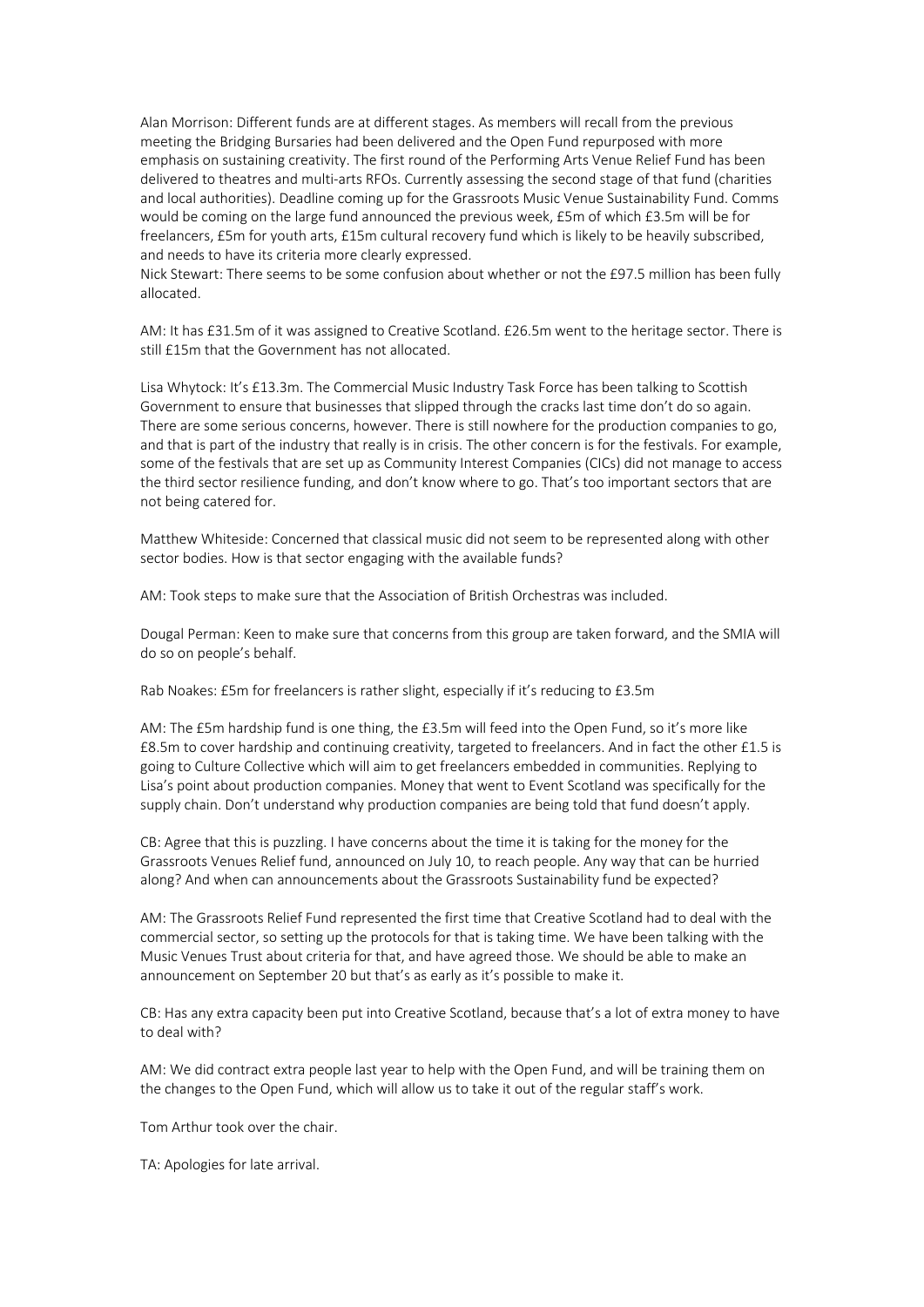Michael Lambert: Picking up the point about production companies. One of issues with the Event Scotland fund was that support from that fund was denied if any support had been obtained from any other government Coronavirus fund or local authority grants. Many of them might have had a £10k grant back in March, a small amount in terms of their actual overheads, and they're not expecting to be back working until Spring 2021. There's a huge gulf between the end of the Job Retention scheme and then.

LW: The £6m Event Scotland funding that was announced for people who have had no funding up until now was first come, first served to a maximum of £10k. The problem is that, for tax efficiency, most production companies buy their equipment on hire purchase, which makes them ineligible for Government Bounceback funds because it's seen as debt. It is, however, standard music industry practice to acquire equipment in this way. To keep going, companies are trying to sell their equipment, which means that by the time things start up again there will be no Scottish-based companies and we'll be back where we were thirty years ago, when we had to source everything in England. Production companies have to be a priority. The message that needs to be coming from this group is that we need these companies otherwise none of us can operate.

TA: Can you supply details of number of people employed, turnover, what level of support would be needed to sustain them? If I could have that I could see about bringing it up in the Chamber.

DP: 45 companies, of which 26 replied to a recent SMIA survey. FTE 133; 1575 contractors between August and March 2021; total fixed costs £277,000; total working capital required for re-start April 2021, approx. £1m. Calculating figures for the sector gives FTE 229; 2700 contractors; fixed costs £500k; re-start capital £1.6m. These restart figures are the largest along with festivals and artists. This is based on robust methodology giving us very accurate figures.

LW: The Commercial Music Task Force estimates that 44 of those companies are at risk.

TA: Do other parts of the UK offer support to production companies?

LW: Arts Council England has accepted applications from production companies. Given that there's £13.3m unallocated it would be welcomed if some of that could be directed towards the production companies.

TA: Do we know what is the market share in Scotland for Scotland-based companies?

LW: The presence of these companies in Scotland is a relatively recent thing and fragile. The knock-on effect of having to go back to hiring from down south would be significant.

DP: The companies make huge investments in equipment, through hire purchase, the largest part of their monthly commitments, yet repayments they make towards what will be an asset is not allowed under the terms of grants. It is not like other forms of debt. Most have negotiated repayment holidays, but there's only so long before those come to an end.

AM: There could be a problem here. I think the Government thought this was covered by the Event Scotland funding. The figure of £15m for culture would never have been created if they thought it had to cover this area as well. And that fund has to cover more than just music. I fear we'll have £100m demand on a £15m fund.

NS: Who has total oversight over all these funds?

AM: Creative Scotland has to disburse money according to Scottish Government wishes.

MW: Thank you for doing what you're doing.

TA: The MSPs on this committee and the relevant party spokespeople can raise these matters with the Government. We could do a letter from the CPG but a reply takes time and this is more pressing. Should we raise these issues on the floor of the Scottish Parliament at the earliest opportunity?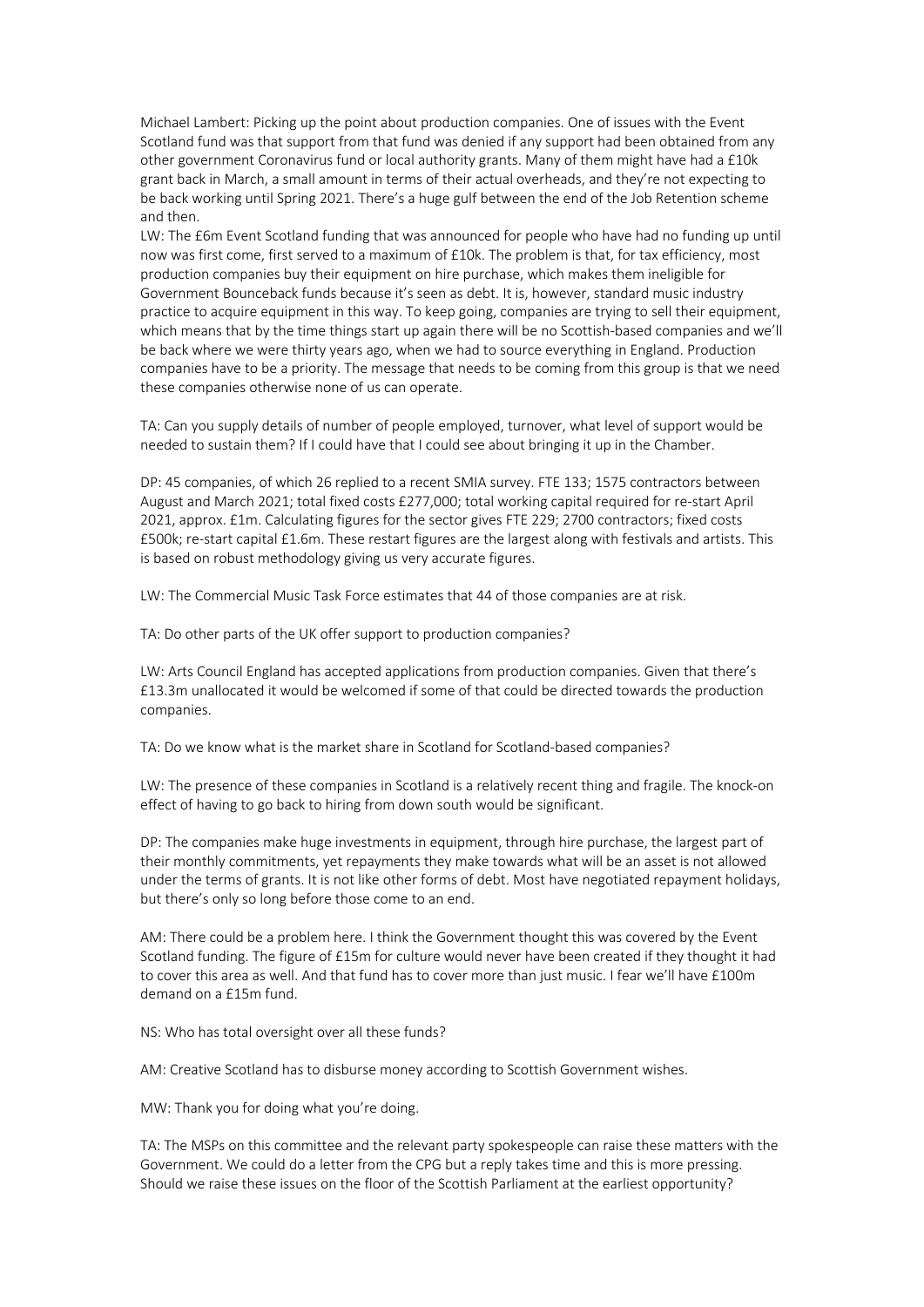[General agreement] The Contraction Point Action Point

#### 3b Performance Guidelines

Alison Reeves: Making Music wrote to Fiona Hyslop in July asking that the guidelines should not distinguish between professional and non-professional music performance. The DCMS had done exactly that and it was causing all kinds of challenges for non-professionals. However, SG had made the same distinction, but with contradictory advice. The overview states that non-professionals can only meet in the numbers laid down in the social meeting guidance. But then there is a paragraph that says groups can meet outdoors if they are organised (business, charity or club). So we have asked for clarification and in the meantime have issued our own guidance that groups of more than 15 outdoors are fine. We still want to challenge the professional/ non-professional distinction.

TA: We can bring it up at FMQs in three weeks when the current review period is up.

NS: [to AR] Do you know anyone who was involved in writing the guidance?

AR: Senior Arts Adviser from the Culture Division before the guidance was published.

NS: Can put you in touch with people from outside government who have been involved in drafting. The Scottish guidelines tend to be a bit behind the UK ones. So we're roughly at the stage England was when the guidelines were being driven by concert halls and large venues, which obviously doesn't apply much to commercial or community music. We need a serious update to guidance we can actually use.

Caroline Sewell: That's my perception of it as well. The intention is to bring the guidance into alignment, but now we're in the situation where the two countries are in very different places. Guidance around singing, brass and woodwind is causing a lot of confusion as well. There's a lot of work still to do.

NS: I have been working with others, experts and lobbiers, on the question of background music in bars and restaurants. If anyone would like information on that I can let you know about the state of play. [NS left the meeting at this point]

Stuart Fleming: PRS and PPL have been in correspondence with Fiona Hyslop. We really need clarification on the Scottish Government's scientific basis for banning background music across the hospitality sector. It has serious implications in terms of lost public performance revenues. Fiona Hyslop had said that they would be reviewing the situation, but when the new guidelines came out the ban had been reinforced. That is the single biggest domestic revenue stream of royalties for musicians, composers, labels.

LW: For the musicians that I represent PRS is a lifeline. On a related matter it would be good to know when the two metre social distancing rule will be reduced to one metre, and when venues will be able to open again. If they are allowed to open after 14 September then the two metre distancing rule makes absolutely no sense. For example, the Eden Court in Inverness has two spaces, one 800 capacity and one 400 capacity. With two metre social distancing they'll be lucky if they can get 130 people into the larger venue, whereas it would almost double if a one metre rule was brought in, and make two performances a day possible.

Kenneth Taylor: Back to the points about guidelines. Kids have been singing in English schools with social distancing since June, while in Scotland there's no singing in schools at all, or wind or brass, but no indication when things will change. Not allowing young people to sing seems to me to be counterintuitive.

Shonagh Stevenson: From a HITS perspective we've got concerns about the pathway for bringing singing, brass, woodwind, piping back into schools again. We have written to John Swinney and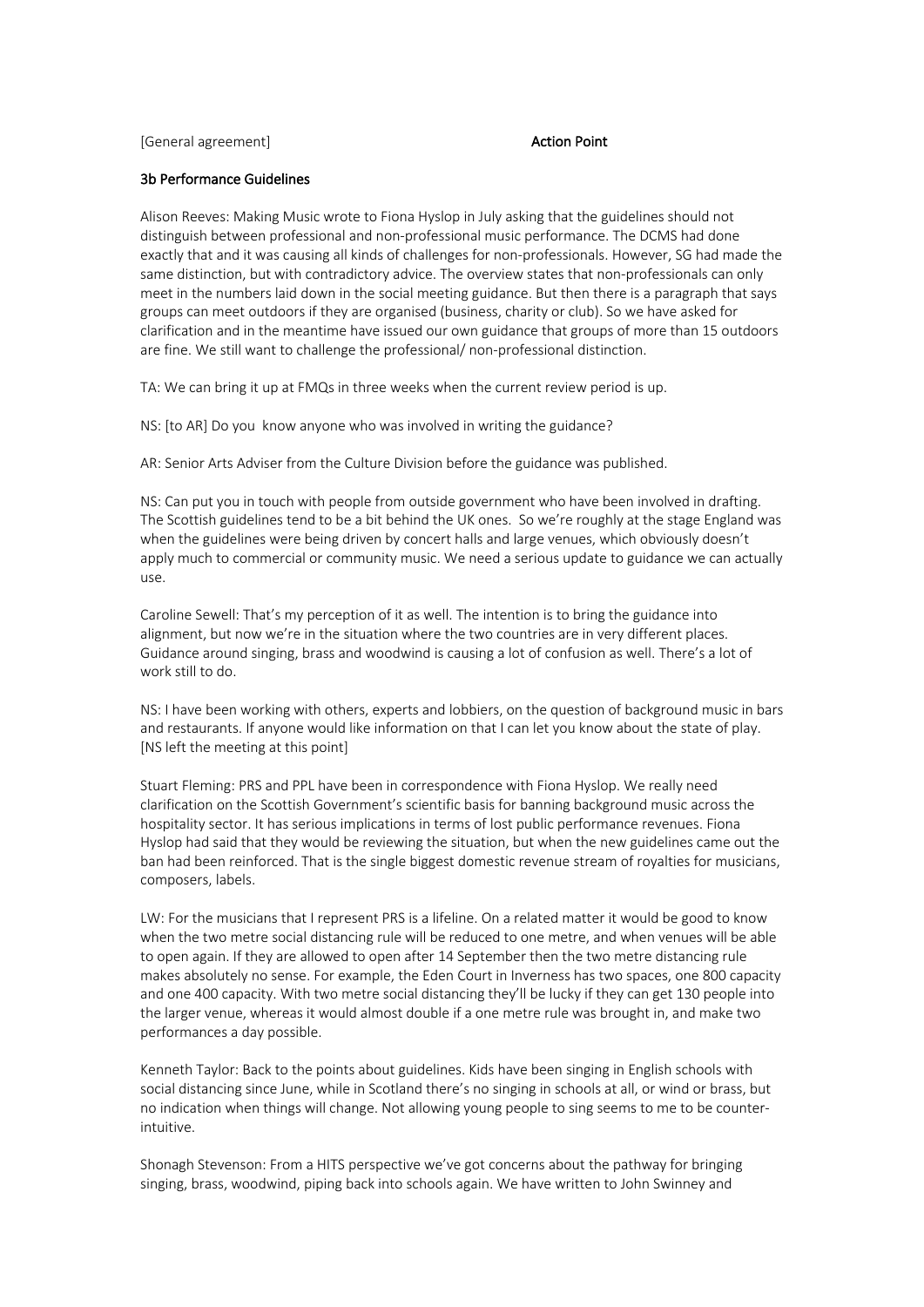received a letter back from Education Scotland today to say that they are working on the next set of guidance, but we still have to refer to the original guidance.

CB: Has anyone been approached to take part in any pilot schemes? I will raise the question of pilots in the cultural sector.

TA: What we're seeing at the moment is the re-introduction of restrictions and the key driver for that seems to be social gatherings indoors. The thinking seems to be that by reintroducing these restrictions the spread of the virus can be damped down. There's a danger that the loosening of restrictions we're all hoping for won't happen.

SF: It's precisely because of the restrictions on music in hospitality venues that people are gathering in private homes, which is clearly much harder to police than gatherings in pubs and bars and restaurants.

TA: The mitigations that hospitality venues have put in place make them safer, especially now that the guidelines for these venues are now more stringent. We're dealing with unintended consequences, and it would be good to know how the thinking behind how the government is coming to these decisions.

AR: Going back to the guidance, if you're linking non-professional music making with social meeting, that means that in Glasgow people can't meet to play music non-professionally now, but they can meet for other indoor group activities – bingo, swimming, for example. There's no space for people to make music in Glasgow for the next three weeks. Why could we not meet under the same conditions as professional musicians?

TA: How should MSPs take this forward in support of the industry itself?

Nick Zekulin: Any pressure that MSPs can bring to bear would be welcome. Industry led initiatives seem to be limited in effect.

TA: My starting point would be how the government is coming to these decisions.

Paul MacAlinden: I really got some funding to put some musicians into indoor settings once that becomes possible. My argument is that I run a charity, I'm hiring professional musicians to guide the voluntary musicians, who are obviously volunteers. So as far as I'm concerned I comply with the guidelines. But for reasons that I don't quite understand musicians are being singled out.

TA: We've been discussing two aspects here: background music and indoor hospitality, and nonprofessional music making. On the former we can ask questions, on the latter I'm not sure what the answer is. It's frustrating that there is contradictory guidance coming from different parts of the UK, and clarification would be welcome.

CB: One of the challenges at the moment is that we need quick answers from Government and the opportunities to get those are restricted because Parliament is meeting less. For FMQs we'll probably only get one question. One thing to bear in mind is that the Presiding Officer is more likely to call a question if there has been some activity in the press beforehand.

TA: Members' business will be resumed next week, and there is a desire for more substantive topics to be raised, so there might be an opportunity there to bring up a motion on the general effect of Covid on the music sector in Scotland. If we co-ordinated our contributions, all the different areas we've covered tonight, there may be an opportunity to have a proper airing in Parliament on the record with a ministerial response. Action Point

## 3c Brexit and European Touring

LW: Concerned that Brexit is slipping down the agenda. While the UK still has social distancing and no gigs, Europe is open. Bookings are coming in for Spring 2021, but the problem is we have no idea what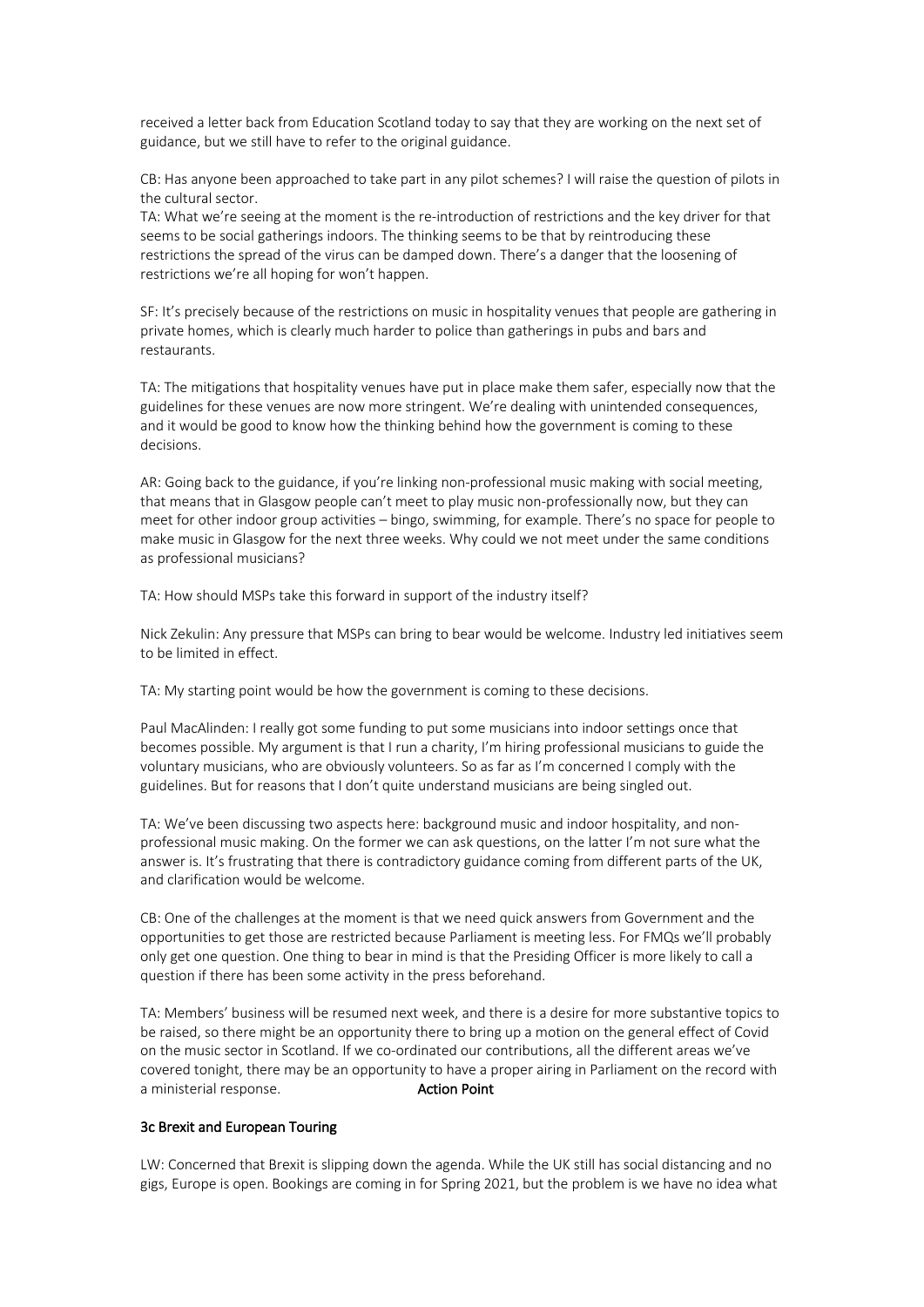the complications are going to be with visas, VAT, tax filing or carnets, and it looks like we are heading for a no-deal. A lot of the discussion around Brexit is about how it's going to affect festivals in this country, without acknowledging that many touring musicians make most of their income touring internationally. That international touring is in jeopardy because of Brexit. People need to start to thinking about Brexit and how it's going to debilitate our ability to recover from Covid.

TA: There's a guarded expectation that some kind of last-minute fudge might happen, but even on an issue as significant as how will the UK internal market function there is very little to report. We're still not sure what it's going to mean for Scotland and the recent UK Government White Paper was poorly received in civic Scotland.

CS: Wanted to echo Lisa's concerns. MU's key asks is for musicians and crew to continue to tour in multiple EU territories with minimal admin and no territorial variations; no double taxation; no carnets; the ability to sell merchandise at gigs. Our petition on this has reached over 80,000 signatures.

LW: It just looks like the UK Government and the Scottish Government are not talking to each other about Brexit. One thing I've raised with UK Music Live is that the production companies need to be included in these considerations. We need to ensure that Scottish artists can continue to tour with Scottish production and not have to hire it in Europe.

Gill Maxwell: We're seeing serious problems in terms of freedom of movement, and not just from the touring point of view. It's going to affect the ability to represent musicians at events like Classical Next, have an effect on things like Made in Scotland. The creative implications are as important as the economic ones.

SF: Example of one major artist, who would normally expect to take around 110 crew on the road with them, looking to source crew from Ireland or failing that pick up local crews (with the exception of their FOH and monitor team) which represents a loss of around 100 jobs. It's catastrophic for the whole industry.

MW: We seriously need a Music Export Office for Scotland.

Karen Dufour: It would help to keep Scotland in the discourse of contemporary culture, help with cultural diplomacy. As a small organisation New Music Scotland is already stretched and to put further restrictions on what we can do, and our role in representing Scotland, would make our work more difficult.

DP: SMIA has been working on the feasibility of a Music Export Office and have a draft report ready for review at the moment, which I will share when it's ready. We're also looking at the impact and opportunity of Brexit.

MW: Is classical music represented in that research?

DP: We've looked at Export Offices from round the world and their models, and it's independent of genre, and more focused on what we can achieve across the board.

ML: Wide Days, along with Showcase Scotland Expo, is in the early stages of forming an association of music exporters, looking at shared issues, a lot of which have already been mentioned.

CB: Worth noting that the Culture Committee also has Europe in its remit, and the next thing it will be looking at is trade, and it might be worth seeing if we can include these issues as we take evidence on trade.

TA: Trade deals are a reserved matter, but we have been able to look at how trade deals are framed in multi-jurisdiction states. Countries like Switzerland and Canada tend to have a collaborative approach in developing common frameworks, but the problem is that Scotland doesn't have a direct input into